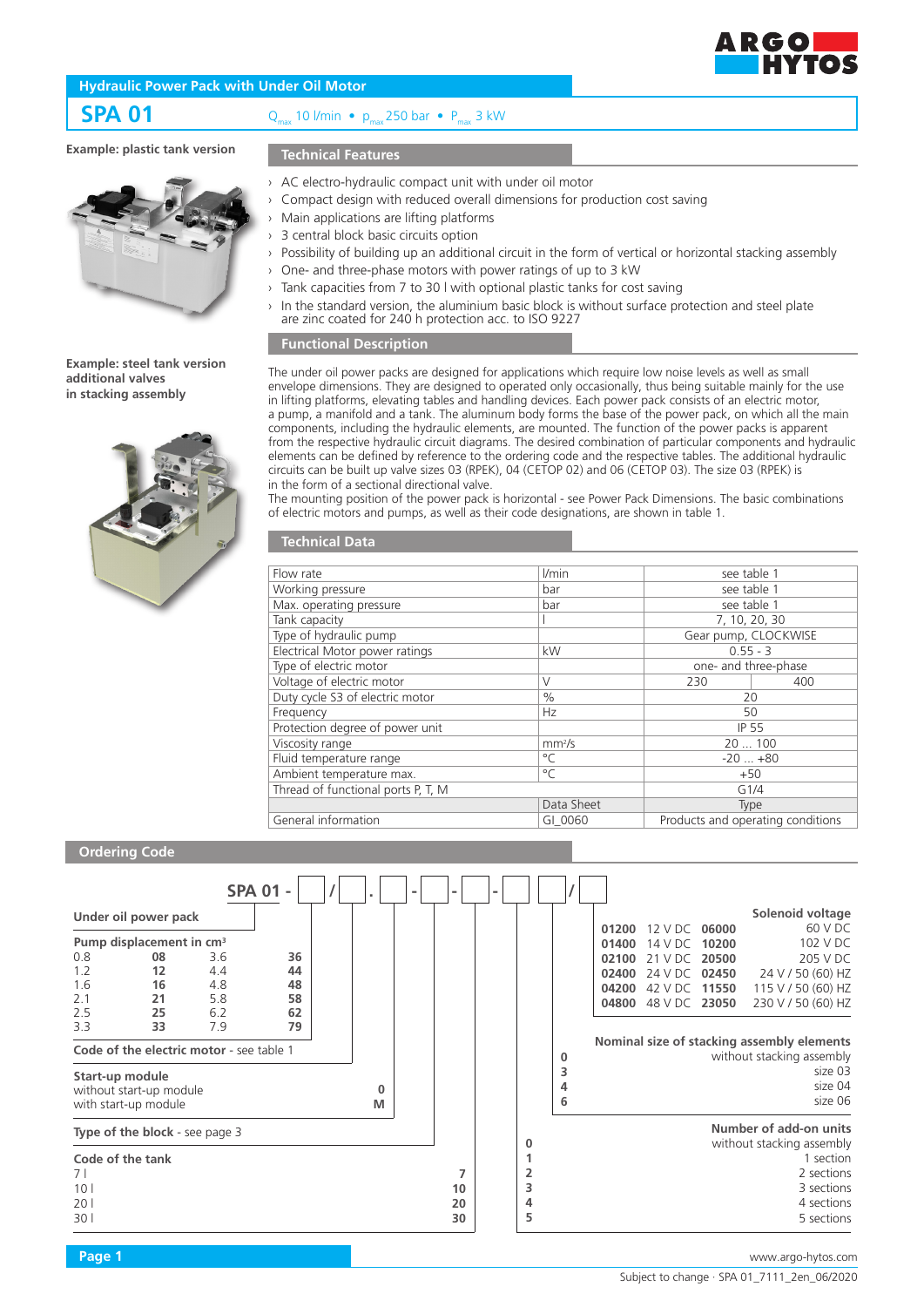

**Tab. 1a**

|                            |                |           | Code of the pump       |                      |         |         |         |         |  |  |
|----------------------------|----------------|-----------|------------------------|----------------------|---------|---------|---------|---------|--|--|
| Code of the electric motor |                | 08 GP1    | 12 GP1                 | 16 GP1               | 21 GP1  | 25 GP1  | 33 GP1  |         |  |  |
| $p_{max}$ ** [bar]         |                | 250       |                        |                      |         |         |         |         |  |  |
| rpm [1/min]                | 400 V          | kW        |                        | $Q/p^*$ [/min]/[bar] |         |         |         |         |  |  |
|                            | 13             | 0.55      |                        | 1.5/175              | 2.0/130 | 2.6/100 | 3.1/85  | 4.2/65  |  |  |
|                            | 14             | 0.75      |                        |                      | 1.9/190 | 2.5/145 | 3.0/120 | 3.9/90  |  |  |
|                            | 15             | 1.10      |                        |                      | 2.1/200 | 2.8/190 | 3.3/160 | 4.4/120 |  |  |
| 1500                       | 16             | 1.50      |                        |                      |         |         | 3.2/200 | 4.2/170 |  |  |
|                            | 17             | 2.20      |                        |                      |         |         |         |         |  |  |
|                            | 18             | 3.0       |                        |                      |         |         |         |         |  |  |
|                            | 30             | 0.55      | 2.2/120                | 3.2/80               | 4.3/60  | 5.6/45  | 6.7/40  | 8.9/30  |  |  |
|                            | 31             | 0.75      | 2.2/160                | 3.2/110              | 4.3/80  | 5.6/65  | 6.7/55  | 8.9/40  |  |  |
|                            | 32             | 1.10      | 2.2/200                | 3.2/165              | 4.3/120 | 5.6/95  | 6.7/80  | 8.9/60  |  |  |
| 3000 ***                   | 33             | 1.50      |                        | 3.2/200              | 4.3/165 | 5.6/130 | 6.7/110 | 8.9/80  |  |  |
|                            | 34             | 2.20      |                        |                      | 4.2/200 | 5.5/190 | 6.6/160 | 8.7/120 |  |  |
|                            | 35             | 3.00      |                        |                      |         |         | 6.4/200 | 8.5/170 |  |  |
| rpm $[1/min]$              | 230 V          | <b>kW</b> | $Q/p_n$ *[l/min]/[bar] |                      |         |         |         |         |  |  |
|                            | 5              | 0.55      |                        | 1.6/165              | 2.1/125 | 2.7/100 | 3.2/80  | 4.3/60  |  |  |
|                            | 6              | 0.75      |                        | 1.6/200              | 2.1/170 | 2.8/130 | 3.3/110 | 4.4/80  |  |  |
| 1500                       | $\overline{7}$ | 1.10      |                        |                      |         | 2.8/190 | 3.3/160 | 4.4/120 |  |  |
|                            | 8              | 1.50      |                        |                      |         |         | 3.3/200 | 4.4/165 |  |  |

**Tab. 1b** 

| Code of the electric motor |       |        |                       | Code of the pump     |          |         |         |         |  |  |  |
|----------------------------|-------|--------|-----------------------|----------------------|----------|---------|---------|---------|--|--|--|
|                            |       | 36 GP1 | 44 GP1                | 48 GP1               | 58 GP1   | 62 GP1  | 79 GP1  |         |  |  |  |
| $p_{max}$ ** [bar]         |       | 250    |                       |                      |          |         | 160     |         |  |  |  |
| rpm [1/min]                | 400 V | kW     |                       | $Q/p$ *[l/min]/[bar] |          |         |         |         |  |  |  |
|                            | 13    | 0.55   | 4.5/60                | 5.5/50               | 6.0/45   | 7.3/35  | 7.8/35  | 9.9/25  |  |  |  |
|                            | 14    | 0.75   | 4.3/85                | 5.2/70               | 5.7/65   | 6.9/50  | 7.4/50  | 9.4/40  |  |  |  |
|                            | 15    | 1.10   | 4.8/110               | 5.8/90               | 6.3/85   | 7.7/70  | 8.2/65  | 10.4/50 |  |  |  |
| 1500                       | 16    | 1.50   | 4.6/155               | 5.6/130              | 6.2/115  | 7.4/100 | 8.0/90  | 10.1/70 |  |  |  |
|                            | 17    | 2.20   |                       | 5.0/200              | 5.5/190  | 6.6/160 | 7.1/150 | 9.0/120 |  |  |  |
|                            | 18    | 3.00   |                       |                      | 5.9/200  | 7.1/200 | 7.6/180 | 9.7/150 |  |  |  |
|                            | 30    | 0.55   |                       |                      |          |         |         |         |  |  |  |
|                            | 31    | 0.75   | 9.7/35                |                      |          |         |         |         |  |  |  |
| 3000 ***                   | 32    | 1.10   | 9.7/55                | 11.8/45              | 12.9/40  | 15.6/35 |         |         |  |  |  |
|                            | 33    | 1.50   | 9.7/75                | 11.8/60              | 12.9/55  | 15.6/45 | 16.7/40 |         |  |  |  |
|                            | 34    | 2.20   | 9.5/110               | 11.6/90              | 12.7/85  | 15.3/70 | 16.4/65 | 20.9/50 |  |  |  |
|                            | 35    | 3.00   | 9.3/155               | 11.3/125             | 12.4/115 | 15.0/95 | 16.0/90 | 20.4/70 |  |  |  |
| rpm $[1/min]$              | 230 V | kW     | $Q/p^*$ [l/min]/[bar] |                      |          |         |         |         |  |  |  |
|                            | 5     | 0.55   | 4.7/55                | 5.7/45               | 6.2/40   | 7.5/35  | 8.0/30  | 10.2/25 |  |  |  |
|                            | 6     | 0.75   | 4.8/75                | 5.9/60               | 6.4/55   | 7.7/45  | 8.3/45  | 10.5/35 |  |  |  |
| 1500                       |       | 1.10   | 4.8/110               | 5.9/90               | 6.4/80   | 7.7/70  | 8.5/65  | 10.5/50 |  |  |  |
|                            | 8     | 1.50   | 4.8/150               | 5.9/120              | 6.4/110  | 7.7/95  | 8.5/85  | 10.5/70 |  |  |  |

 ${}^{\star}$ p<sub>n</sub> - nominal pressure = the highest working pressure allowed without time restriction

 $*$  $*$  $p_{max}$  - maximum pressure = maximum pressure allowed for a short time - max. 20 s

\*\*\*Before motor selection contact the producer.

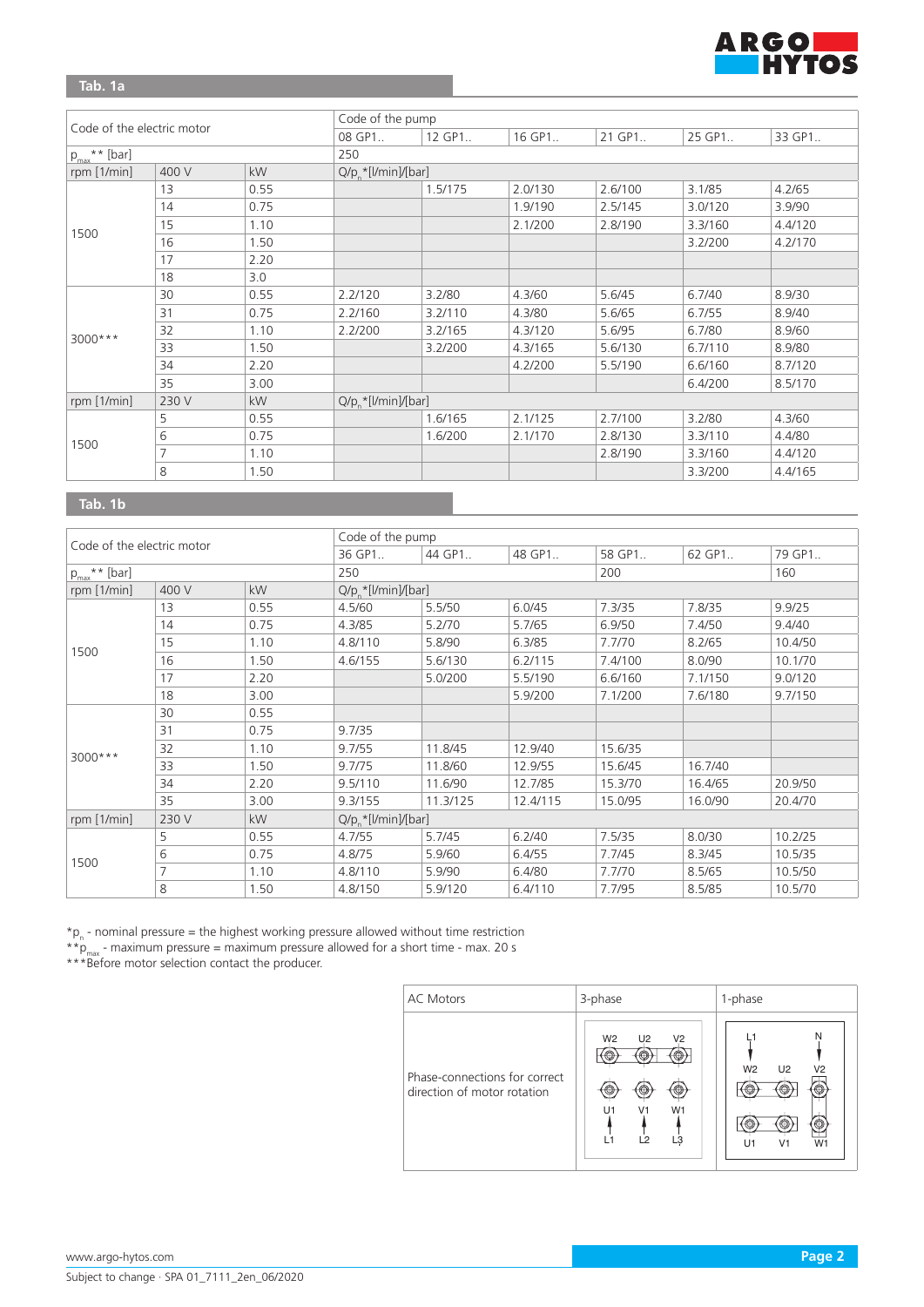

## **Type of the Block**



The hydraulic circuit S11.X enables the power pack to be used as a simple pressure supply for general applications with the possibility to build up additional hydraulic circuits in the form of horizontal stacking assemblies of the size 04 or 06 (S11.0) or size 03 (S11.1). **The hydraulic circuits S14.N and S24.N** enable the power pack to be used as pressure supply for lifting platforms and other devices, in which the mass of the system provides returning into the basic position. The shuf-off valve (A) enables emergency lowering of the device, should a disconnection of the supply voltage occur.

**The hydraulic circuit S14.N** comprises a flow control valve VSK (B) which is adjustable only in a certain range (see cataloge VSK - HA 5121). This valve is accessible from outside of the block. If not otherwise required, a valve VSK is mounted into the block. The stabilized flow rate of this valve corresponds with the respective flow rate of the power pack (see Tab. 1).

The hydraulic circuit S24.N comprises a throttle valve VSV1-06 (C) without pressure compensation. This valve is accessible from outside of the block. **M - start-up module** is suitable for one-phase E-motors (codes 5-9).

Use it if there is no possibility to unload the pressure in the circuit.

**Dimensions** in millimeters (inches)



| Code of the tank | Tank Capacity [I] | Working volume [I] | $A1$ [mm] | $A2$ [mm] | $A3$ [mm] | $A4$ [mm] |
|------------------|-------------------|--------------------|-----------|-----------|-----------|-----------|
| 10 (steel)       | 10                |                    | 440       | 220       | 220       | 180       |
| 20 (steel)       | 20                | 1 C                | 500       | 220       | 260       | 222       |
| 30 (steel)       | 30                | 20                 | 500       | 220       | 260       | 302       |